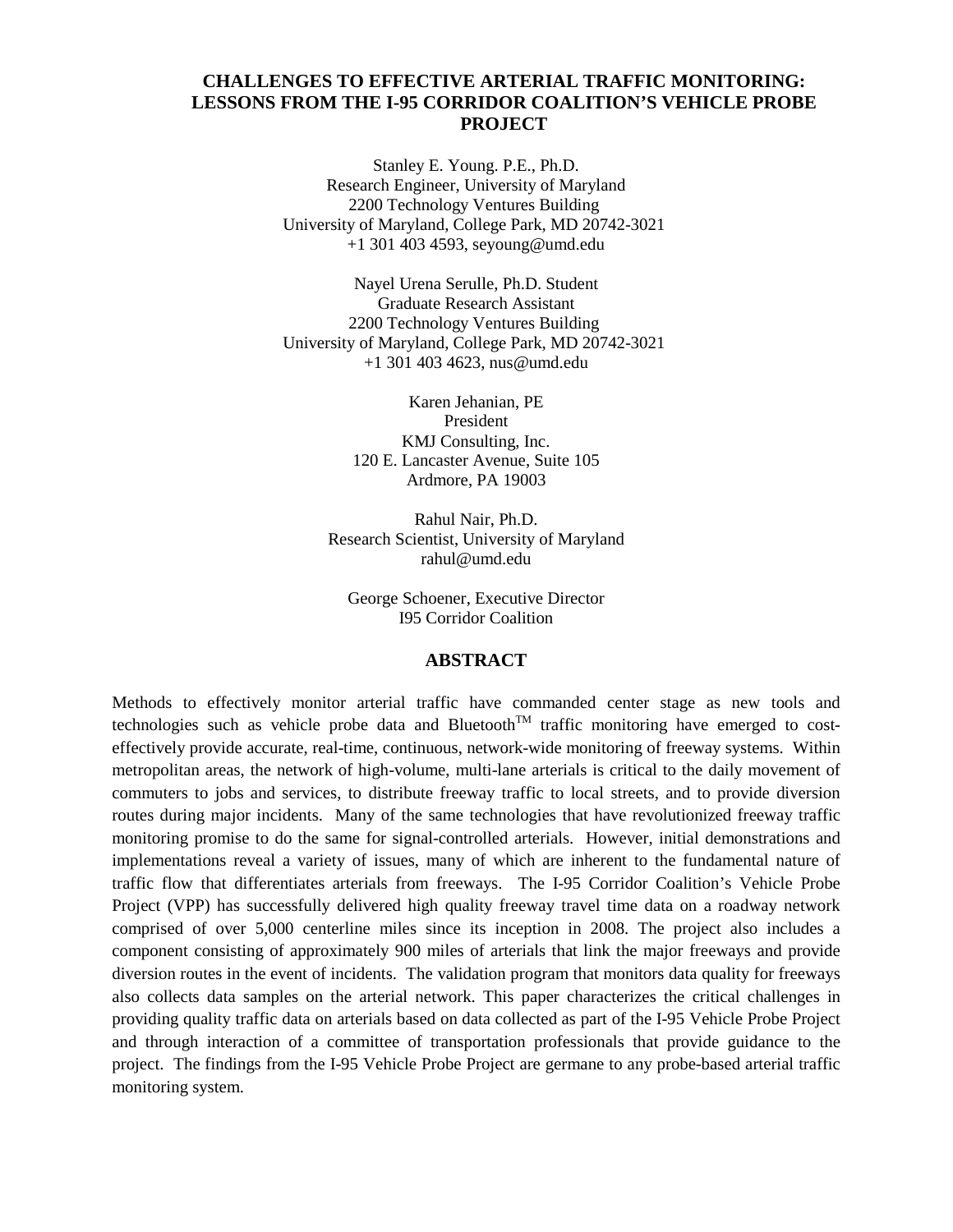### **INTRODUCTION**

The scope of the I-95 VPP was to develop a traffic monitoring system that spanned the entire East Coast, providing travel time and speed data on a network of freeways and arterials that interlink the metropolitan areas, including both primary, alternate and diversion routes for interstate traffic. A contract was awarded to INRIX in 2008 to deliver traffic data on over 1500 centerline miles of freeways (and has since been expanded to over 5000 centerline miles spanning New Jersey to Florida). In addition to the contracted freeway data, the vendor donated traffic data on over 900 miles of arterials during the initial three years of VPP. Figure 1 shows an overview of the freeway and arterial coverage.



*Figure 1.* Freeway and Arterial Network as envisioned, and implemented in 2008 as part of the I-95 Corridor Coalition's Vehicle Probe Project.

The Coalition's goal during the initial three year period was to investigate the quality of donated arterial data so that appropriate quality specifications and value could be assessed. It was the intent of the Coalition to implement quality specification, a pricing structure, and a validation program for arterials similar in form to that was successfully implemented for freeway at the time of project renewal in 2011. In late 2009, after 18 months of freeway- oriented validation activities, the Coalition turned its attention to arterial data quality. Since late 2009, data samples have been collected on arterials as part of the monthly validation process and a committee of interested Coalition members was formed to review and guide the process. Arterial validation data and the expert committee input have revealed several technical issues to address in order to obtain usable traffic data from the VPP on arterials. Despite the challenges that were identified, the committee also affirmed the need for quality traffic data on arterials similar to that available for freeways. This paper provides the results of analyzing arterial information from various states. Although the paper was developed within the scope of the I-95 Corridor Coalition VPP, the technical and programmatic issues discussed are common to any arterial monitoring system.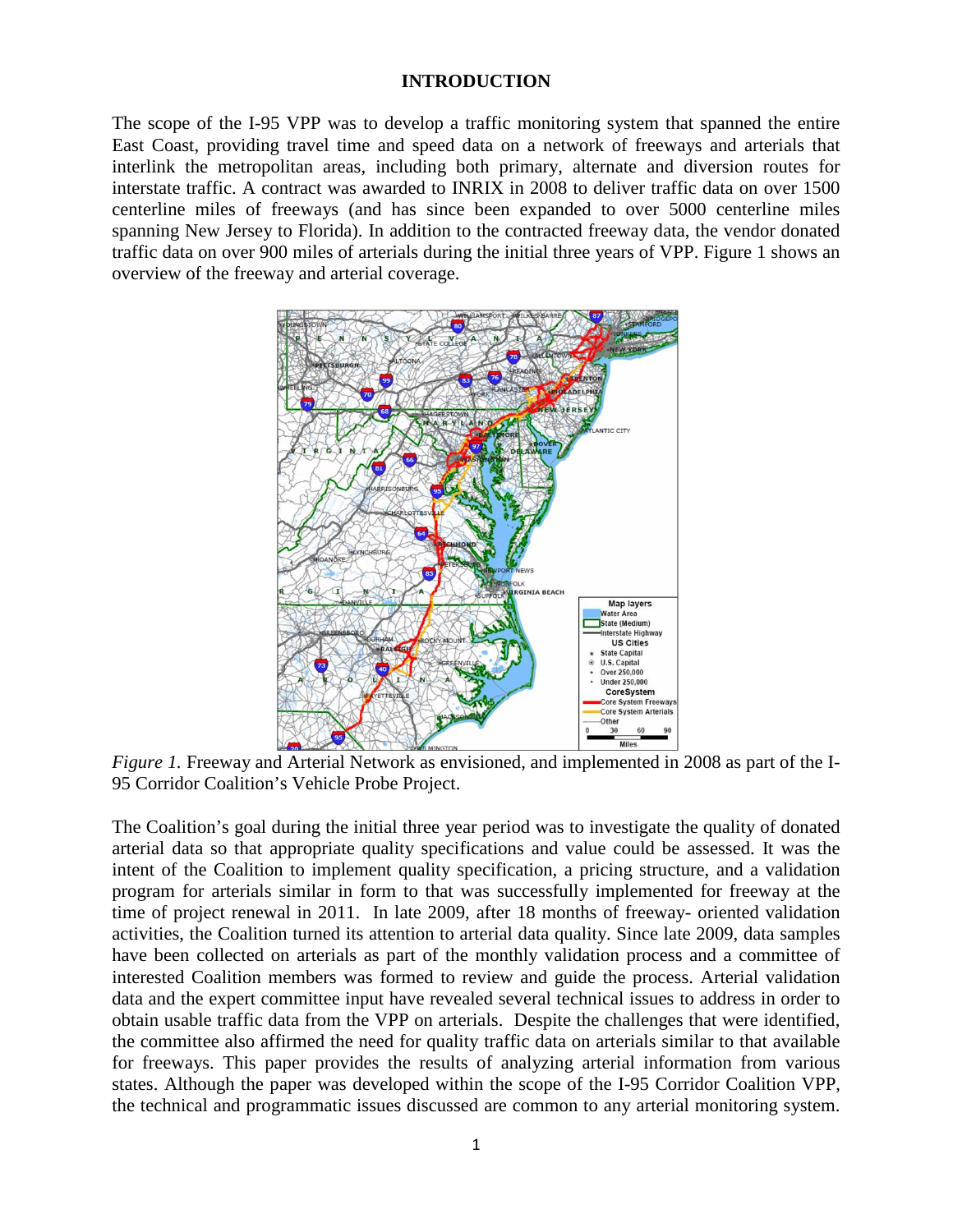The purpose of this paper is to provide a summary of the issues and concerns that have surfaced related to the VPP, and summarize the results of detailed analysis performed on four VPP data samples.

Beginning in mid 2010, the Coalition directed more time and analysis toward arterial traffic data in order to provide objective evidence to shed light and begin to resolve several of the issues of concern related to arterial traffic monitoring. Directed studies from arterials in Virginia, Pennsylvania, Maryland and Delaware dating from mid 2010 to early 2011 are presented to further characterize the issues, and begin to provide boundaries for when the VPP can provide traffic data of value on arterial networks.

### **ISSUES AND CHALLENGES IN ARTERIAL MONITORING**

Data provided by INRIX since June 2008 covers both freeways and arterials. Freeways have been the primary focus of validation efforts during the first 18 months since the beginning of the project. Beginning in late 2009, the Corridor Coalition diverted some validation resources to assess quality and establish specifications of probe data appropriate to arterials. Four primary concerns and challenges emerged as a result of analyzing data on arterials and discussing the application of the data within a committee of state representatives. These issues are summarized in this section. First, the types of arterials that facilitate probe data collection are better defined. Presently the term 'arterials' as used in the initial scope of the VPP encompassed any nonfreeway facility. Second, the applications that the VPP will support on arterials are better defined so that validation efforts can be customized to supporting them. Third, standards for data quality require definition specific to arterials. Current specifications were developed for freeways. Arterials exhibit a variety of phenomenon arising from the nature of traffic flow, most as a direct result of signalization that must be accommodated in data quality specifications. Fourth, unusual technical challenges that arise from using probe data for arterials are discussed, most notably are issues related to the use of industry Traffic Message Channel (TMC) codes for reporting traffic on arterials.

*Types of arterials:* In the original VPP program, the term arterials encompassed any road not a limited-access multi-lane freeway. Input from the committee and results from the analysis of validation data, has refined the definition of 'arterials' within the context of the VPP. The definition of arterials is narrowed to reflect high volume, multi-lane, signalized facilities that serve major corridor movements. These are typically found in suburban environments and link major freeway facilities or provide alternative parallel paths of sufficient capacity to be used during major incidents as alternative routes. The density of signals is medium to sparse, and midblock friction caused by access to goods and services is light compared to the through movement traffic. Examples of such roadways include Route 3 connecting Route 50 and I-97 in Maryland, and Route 13 in Delaware, as will be discussed in the case studies. Objective measures of volume, turning movements, and signal density is the goal of continued case study analysis. While the operating characteristics of freeways are homogeneous from region to region and facility to facility, the operating characteristics of arterials as defined above are quite broad. These varying operating characteristics present challenges not only in the accurate monitoring of traffic data, but also in the appropriate use of the data in applications. Table 1 contrasts the operating characteristics of freeways versus studied arterials.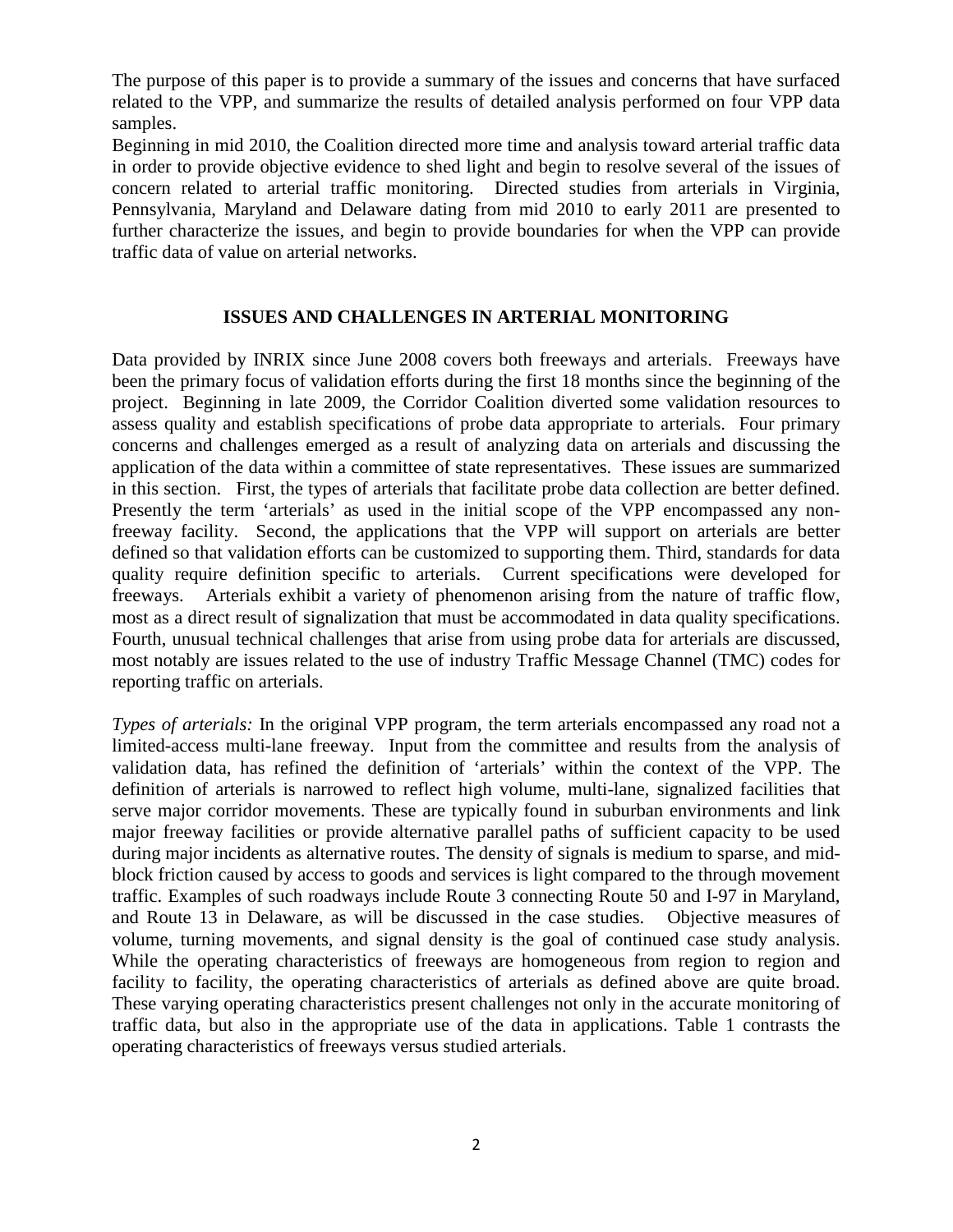|                               | <b>Freeways</b>          | <b>Arterials</b>                     |  |  |  |  |  |  |
|-------------------------------|--------------------------|--------------------------------------|--|--|--|--|--|--|
| Volume                        | $2200$ vphpl             | 1400 vphpl on green                  |  |  |  |  |  |  |
| Speed range                   | $20-70$ mph              | $10-45$ mph                          |  |  |  |  |  |  |
| Free flow speed               | $65$ mph                 | Unknown, determined by signal timing |  |  |  |  |  |  |
| Congestion types              | Recurring, non-recurring | Cycle failure, mid-block friction    |  |  |  |  |  |  |
| Congestion signature/incident | $S$ lowdowns $<$ 55mph   | Difficult to recognize               |  |  |  |  |  |  |
| Flow distribution             | Uniform                  | Higher variance, frequently bi-modal |  |  |  |  |  |  |

*Table 1*. Contrast between freeways and analyzed arterials.

*Applications of arterial data:* Since late 2009 validation data samples have been systematically collected on arterials with the aim to appropriately assess quality and establish specifications. This has led to questions of what quality is adequate to support intended applications, and what are the intended applications. From discussion with the committee, a list of target applications was assembled. Several of the intended applications are similar to that of for freeways. These applications include 511 systems, web maps, travel times on signs and operations performance measures (similar to freeways). Several potential applications were identified that were unique to the arterial environment. These arterial specific applications include traffic signal assessment, transit planning (busses) and optimal routing of transit, and inputs into signal analysis software such as Synchro. These latter applications may drive metrics and validation procedures separate from freeways, and unique to arterial corridors, thought these metrics have yet to be identified.

*Data quality specifications:* Lessons learned from freeway validation pointed toward several challenges in defining arterial data quality specifications.

a. Defining and Observing Congestion: While free flow within the freeway environment has common characteristics such as speeds greater than 60MPH, free flow is more difficult to define in terms of speed and travel time for arterials. Each arterial is unique based on signal timing plans. Furthermore, even on the same arterial, the free flow speed will be different at different times of the day depending on the signal timing plan in effect. In short, the nature of flow on arterials is most dependent on intersection operations, which is highly variable by facility and time of day. This presents challenges in identifying congestion on arterials.

b. Variations in Flow within Arterials: Due to traffic control devices, the travel times experienced by drivers through the same segment is disperse and tend to exhibit two distinct travel time patterns, referred to as bi-modal flow. The faster travel patterns reflect traffic that proceeds through the signals on green or other traffic controls designed for the corridor. The slower travel patterns reflect vehicles that are stopped on red at a signal within the corridor. For corridors with multiple signals, multiple modes related to stopped vehicles at various intersections may be observed. For freeways, any bi-modal flows observed are treated as an abnormality during validation of data quality, and typically excluded from the results. However, such bi-modal flows are observed frequently on arterials as evidenced for the case studies presented next. As compared to freeways, observed travel speeds exhibit much greater variance, complicating applications that rely on accurate speed estimates. Measures are needed that attempt to capture the variation in flow during non-congested periods, while still being able to identify congested flow during peak periods.

c. Temporal Reporting Requirements: Temporal reporting requirements with the VPP are set at a minimum of five-minute updates, with a maximum eight-minute data lag. The minimum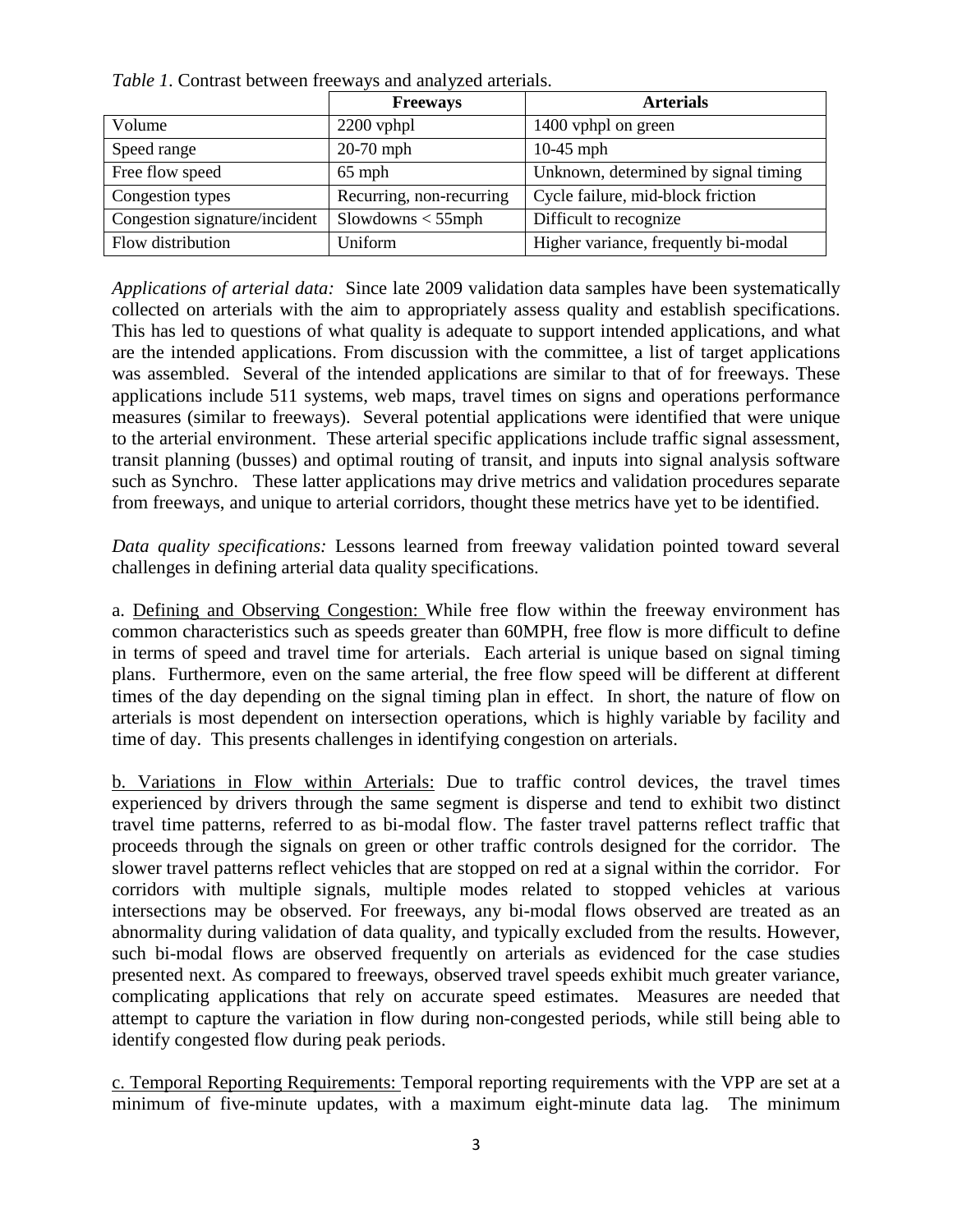reporting interval is defined at the maximum time between updates. Indications are that arterial traffic patterns many need to be analyzed and observed over larger time windows in order to adequately characterize the nature of the traffic flow. As a result, summaries of traffic over ten minutes may be more appropriate to capture the central tendency and average out the signal induced variations. Validation that is currently summarized to five-minute time intervals on freeways may be more appropriately summarized over a ten- or 15-minute time interval on arterials. It is not expected that the minimum reporting interval will be changed from that of freeways, however, use of the data for applications may need to take into account timing constraints induced by traffic signals – and thus what is reported may need to reflect average conditions over a longer time period

d. Validation methodology: The nature of traffic flow on arterials is fundamentally different creating significant challenges. Large variance and bi-modal flow are frequent and the validation methodology currently employed for freeways is inadequate for arterials. The algorithms used to detect outliers and to characterize the confidence bounds of the mean speed often fail when applied to the ground truth data on arterials collected using Bluetooth<sup>TM</sup> traffic monitoring (BTM) technology. Detecting congestion versus normal or planned operations is also more difficult. The speed categorization used for freeways does not (or may not) separate flow into congestion levels. Lower volumes and compressed speed ranges enhance the difficulty of specifying and validating quality metrics. A methodology that accommodates larger variance at lower speeds, and correctly identifies BTM data point outliers are critical issues for continue development.

*Unusual Technical Challenges for arterials:* Traffic Message Channel (TMC) codes are currently used by INRIX, as well as by most commercial traffic data suppliers, to define roadway segments. These TMC codes, which are maintained as a proprietary industry standard, define the geographic extents upon which speed and travel time are reported. The segmentation based on TMC codes are used to build logical reporting segments. For example several TMC segments may comprise the freeway between two major interchanges. The individual travel times of the TMC segments are combined (sometimes with special algorithms) to develop a travel time estimated for a freeway corridor between major interchanges or landmarks, referred to as a path. This is needed to enable applications such as reporting travel times on freeway message signs. For freeways, the speeds and travel times reported in the VPP are interpreted for through movements. When a travel time is needed for a path that encompasses more than one freeway, the delay at an interchange connecting the respective freeways is either ignored, or a ramp segment is included reflecting the turning movement. Currently ramp segments are only available between major freeways. Even though reporting using TMC codes may or may not include ramps, the current resolution is sufficient to accurately estimate travel times across most interchanges, since delays due to ramps tend to be a minor contribution to overall delay.

The method used to define arterial segments emerged as a special challenge in light of the use of TMC codes. The adequacy of TMC codes to reflect arterial traffic flow has not been fully studied and several issues remain unresolved at this time. Specific to arterials, TMC knowledge and concerns include:

• TMC segments typically reflect roadway segments between intersections of major arterials or between a major arterial intersection and access to a freeway. However, unlike freeways, delays at intersections of arterials contribute significantly to overall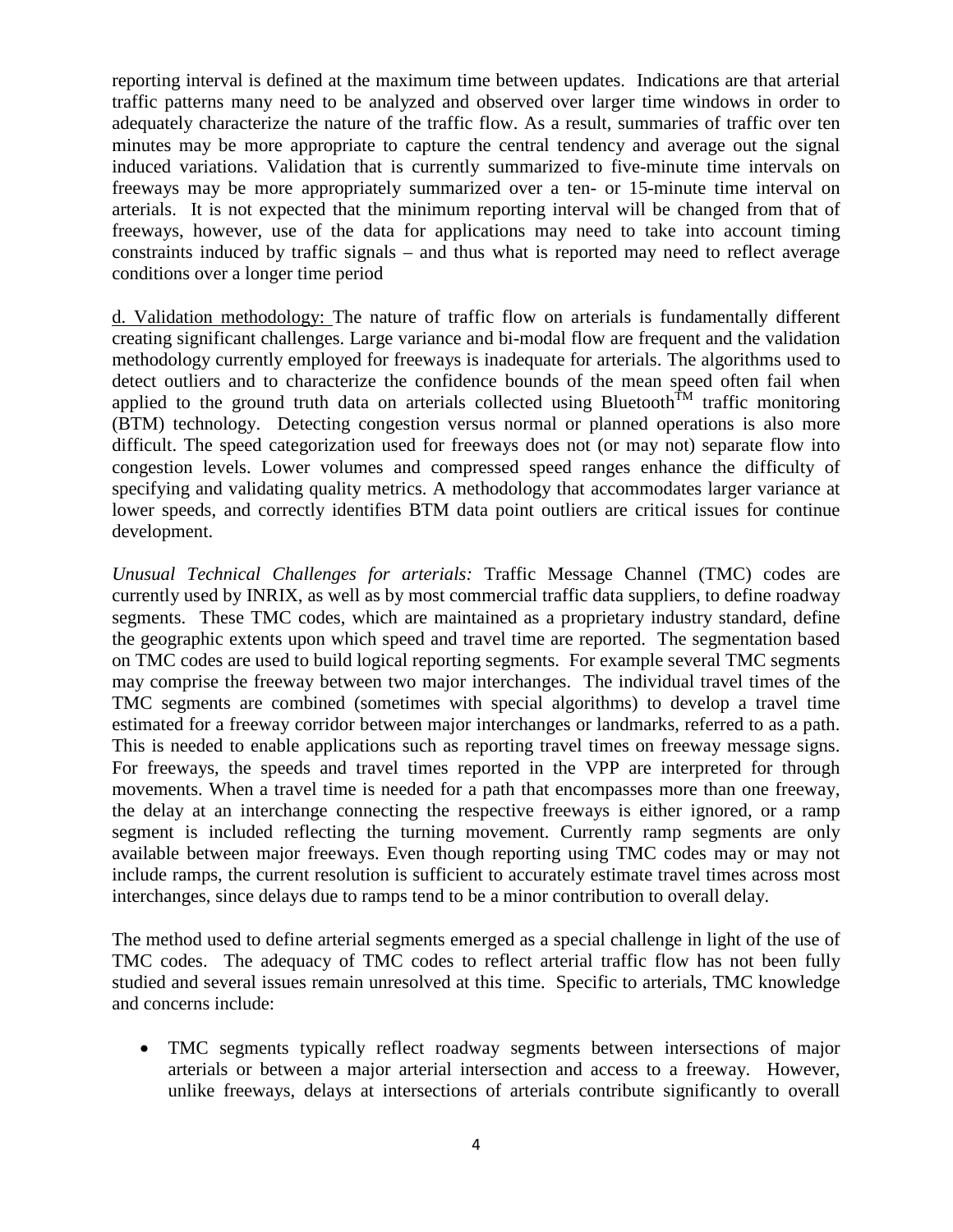delay. Appropriate coding and treatment of intersection movement is therefore critical to overall accuracy and usefulness of the traffic data.

- The method employed by TMC codes to model turning movements internal to the intersection is not well understood. It is unclear whether TMC codes reflect turning movements at all, and if they do, how it is coded.
- Current reporting of travel time on freeways using TMC codes indicates travel time between interchanges. Does the travel time include queue delays at the upstream intersection? At the downstream intersection? This reporting impacts the method of validation.
- Are travel times that are currently reported for arterials only reflective of through movement at the intersection? How can they be combined together to form path travel times similar to freeways when the path includes rights turn and left turns? Delays for left or right turns may be significantly different than through movement delays.
- How are segment lengths for TMC codes defined, particularly if the segments are internal to the intersection?

Several issues related to TMC codes were identified and discussed within the committee. The adequacy of TMCs to capture the arterial network logic is not well understood, and continues to be a concern. As TMC codes are a proprietary standard, INRIX volunteered to investigate the issues raised.

The four areas above summarize the concerns for effective arterial traffic monitoring. With these issues as a background, UMD began in-depth analysis of arterial data samples, which are summarized in the next section.

## **ARTERIAL CASE STUDIES**

To study the data quality of VPP on arterial segments, several case studies were performed based on validation data collected on arterials in different states as part of the monthly VPP validation activities. A summary of these case study sites are presented in Table 2. In total, Bluetooth<sup>TM</sup> traffic monitoring (BTM) equipment captured 960 hours of data on 23.7 miles of arterial segments. Given the vast amount of collected data, only representative subsets are presented to highlight the key findings. Table 2 provides various characteristics to compare and contrast the nature of the arterials studied, including their length, number of lanes, number of signals, and volume estimates. The last two columns reflect from the performance of the VPP on these roadways. The first labeled 'Score > 25' reflects the portion of real-time traffic reported during daytime hours (5AM to 10PM) as indicated by the Score metric in the VPP data. The Score is reported as 30, 20, or 10. A 30 indicates the estimate of speed is based on real-time data, while a Score of 20 or 10 indicates reliance primarily on historical data because the base data density is insufficient. The threshold of 25 is used because data from multiple base level segments and/or across multiple time reporting intervals may have been averaged to obtain the Score for the segment under study. The last column title 'Effectiveness of VPP' is a subjective measure determined by the study team of the VPP performance after reviewing all base level data comparing the VPP with Bluetooth<sup>TM</sup> traffic monitoring (BTM) ground truth data for the entire 960 hours of data.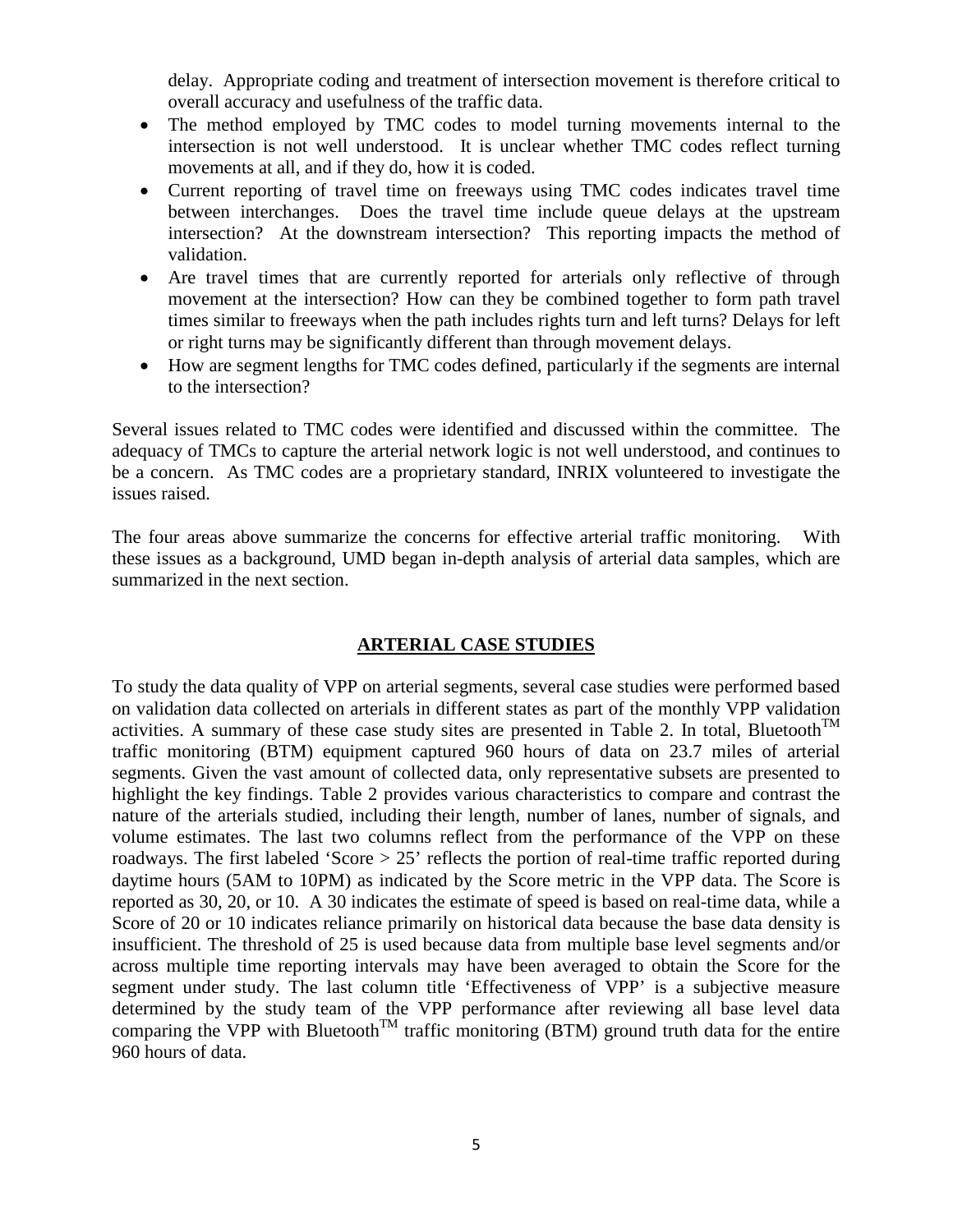| State - Time,<br>Location  | # of Test<br>Paths | Length of<br>Paths (mi) | # of<br>signals     | Numer of<br>lanes per<br>direction | <b>Estimated</b><br><b>AADT</b> | <b>Free-Flow</b><br><b>Speed</b> | Weekday<br><b>Daytime</b><br>$\%$ Score >25 | <b>Effectiveness</b><br>of VPP |
|----------------------------|--------------------|-------------------------|---------------------|------------------------------------|---------------------------------|----------------------------------|---------------------------------------------|--------------------------------|
| PA - Aug 2010,<br>Route 1  | 3 NB & 3 SB        | $1.2 - 2.7$             | 8-12 per<br>segment | Primarily 2                        | 20,000                          | 15-30 MPH                        | 71%                                         | Very Low                       |
| MD - Sep 2010,<br>Route 3  | 2NB & 2SB          | $1.8 - 2.0$             | 4                   | $2 - 3$                            | 40,000                          | 45                               | 57%                                         | Good                           |
| VA-Sep 2010,<br>Route 1    | NB & SB            | 2.3                     | 2                   | 2                                  | 9,000-12,000                    | $40 - 45$                        | 3.15%                                       | Not Effective                  |
| DE - Nov 2010,<br>Route 13 | 1 SB               | 1.06                    | 4                   | 3                                  | 20,000-34,000                   | 40                               | 76%                                         | OK                             |

*Table 2.*Summary of VPP's arterial case study sites.

Each segment is discussed separately in the discussion that follows. For each segment sample plots showing the VPP reported speed contrasted with ground truth speeds established using BTM devices are provided. The VPP reported speed is plotted in red diamonds, and is labeled 'Inrix' in the legend, reflecting the vendor provided data. The BTM data is plotted in blue. BTM data points marked with a black square were deemed not representative of the central tendency, and filtered from the averaging process. The standard error of the mean (SEM) band is also plotted showing the 95th percent confidence interval about the mean. The SEM takes into account sampling error and traffic flow variance. A wide band indicates higher variance in observed speeds, while narrow bands indicate consistent speeds of sampled probes.

*Route 1 in Pennsylvania:* Six arterial segments were analyzed on US Route 1 between Presidential Blvd in Philadelphia County and West Chester Pike in Delaware County, PA. This section of Route 1 cuts through suburban Philadelphia with significant number of traffic signals. The route typically has two lanes of traffic (sometimes three) in each direction, but has significant turning movements at each intersection. The route serves both residential and commercial districts. Certain segments reported low real-time probe data during the day, as a result the VPP speed estimates were often based on historical averages.

[Figure 2](#page-8-0) shows representative results from weekday data from Route 1. Peak speeds, even during free-flow periods, averaged less than 30 mph. As shown, the INRIX speed information does not capture the slowdown during the evening peak. The percentage of real-time data for the period illustrated was 45% indicating the low probe density for this arterial segment leading to deviation from ground truth. On several days the VPP data exhibited speed estimates with no variation from one time period to the next, (referred to as flat-lined), which is an indication a heavy reliance on historical information rather than real-time conditions. Findings suggest that the conditions on this particular route are not sufficient for consistent real-time monitoring of speed and travel times. These conditions are a combination of lower volumes, high signal density, and resulting high turning movements within the corridor. However, during occasional periods when traffic volumes were high, the VPP reported speeds based on real-time probe data.

*Route 3 in Maryland:* A six lane arterial segment was analyzed on US Route 3 between Belair Drive and US-424 in Anne Arundel County, just west of Crofton, MD and Annapolis, MD. This section has two to three lanes in each direction and relatively high volume (30000 to 50000 estimated AADT). In contrast to PA, this arterial serves primarily as a commuter route, connecting Route 50 and I97/MD32 freeways. Though some businesses and shopping are along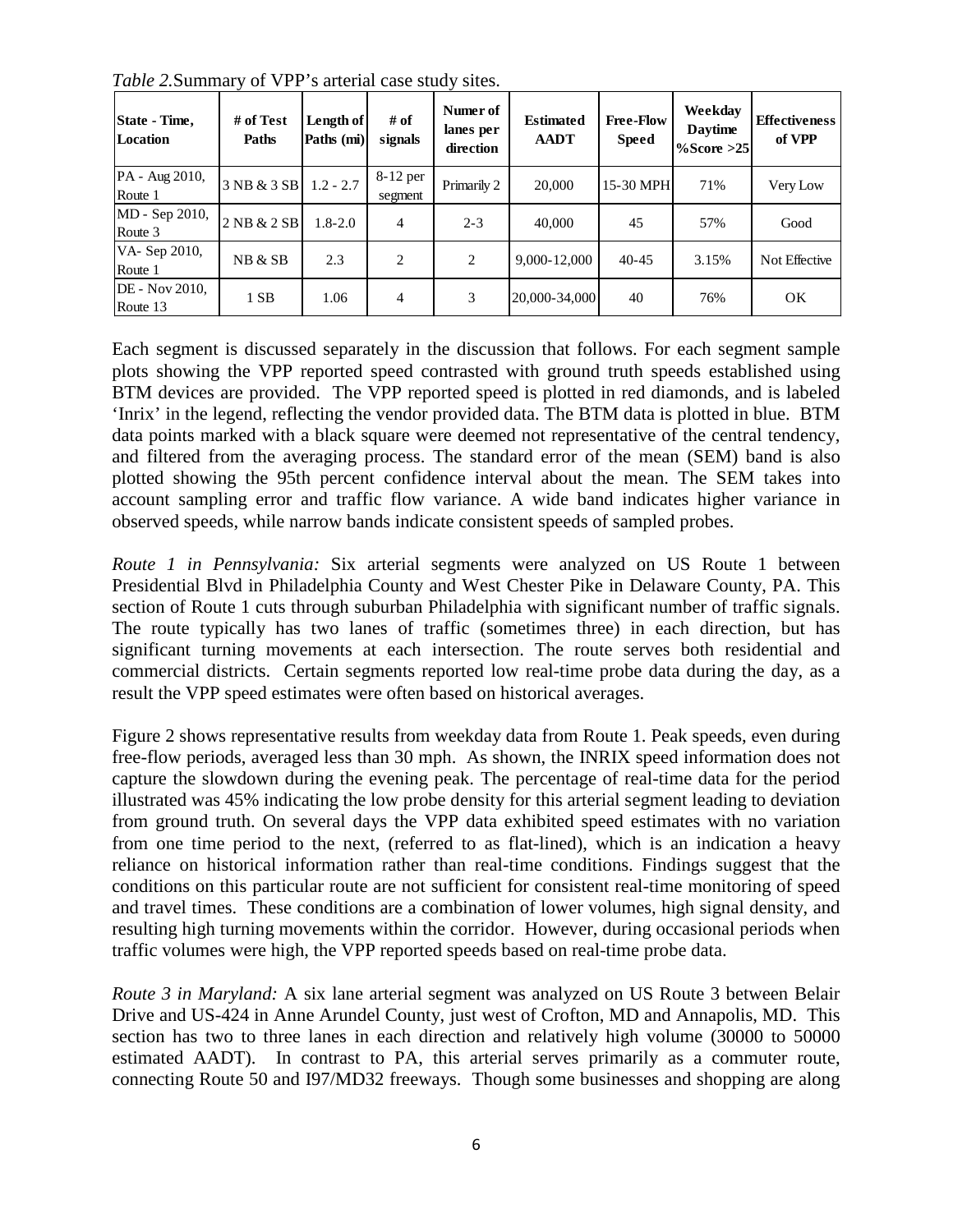these segments, the amount of local traffic and turning movements is minimal compared to the through traffic for commuting purposes.

[Figure 3](#page-8-1) shows representative results for US-3 northbound on Friday, October 8, 2010. When congestion arises, between 3 PM and 8 PM in this specific segment, the SEM band significantly reduces its width, indicating all traffic is subject to uniform slowdowns during this congestion period. The relatively wide SEM band from 6 AM to 3 PM reflects primarily the signal delay; a portion makes it through on all green, and a portion is stopped on the red cycle.

In contrast to Route 1 in Pennsylvania, the VPP has adequate information to provide real-time estimates without relying on historical data. Bluetooth data indicates that there was a significant slowdown from 2 PM to 8 PM, identifying the occurrence of a major disruptive event (see Figure 2). The speed dropped from the 40's to approximately 15 mph. Furthermore, the disruptive event was captured by the VPP data almost entirely. For this stretch, the 3% to 5% sampling range results in an estimated AADT between 30,000 and 50,000 vehicles.

Figure 4 shows another sample of data from Route 3 in Maryland. In the upper plot, a sample of data is plotted, similar to that in Figure 3. In the lower plot the percent of data with Score greater than 25 for the segment is shown in a bar chart for each hour of the day. The percent Score greater than 25 is a measure of real-time data (as opposed to reliance on historical data). This plot shows the high availability of real-time data during daytime hours. During nighttime hours, when the VPP 'flat-lines' (as highlighted in regions in gray), the VPP relies on historical information. Both [Figure 3](#page-8-1) and [Figure 4](#page-9-0) show a larger variation in speed during non-congested periods typically much greater than that observed on freeways. The presence of traffic control devices leads to the large variance in speeds. The upper bound of the distribution reflects vehicles progressing through on all green, while the lower bound reflects vehicles forced to stop at signals. This lower speed bound is often similar to speeds observed during congestion when all vehicles are forced to stop at each signal.

*Route 1 in Virginia:* A four lane arterial segment was studied on US Route 1 between Massaponax Church Road and US-17 in Spotsylvania County, just south of Fredericksburg, VA. This is a primary a rural two lane facility leading into Fredericksburg with relatively low volume. A representative plot of VPP data on this segment is shown in [Figure 5.](#page-11-0) The plot shows the 'flatlining' indicating speed estimates are based primarily historical averages. The real-time information from the BTM sensors is also sparse for most of the day due to low volumes. However, during the evening rush hour period, the VPP data underestimates speeds.

Although signal density is sparse on this section of roadway, traffic volume is too minimal to support real-time speed reporting through the VPP.

*Route 13 in Delaware:* A six lane arterial segment connecting I295 to the North and Basin Road to the South was analyzed. This section of Route 13 is closest in function to Maryland Route 3 although the amount of retail in the area increases the percentage of turning movements in the corridor. Even so, high volume commuter through traffic provides a basis for probe samples.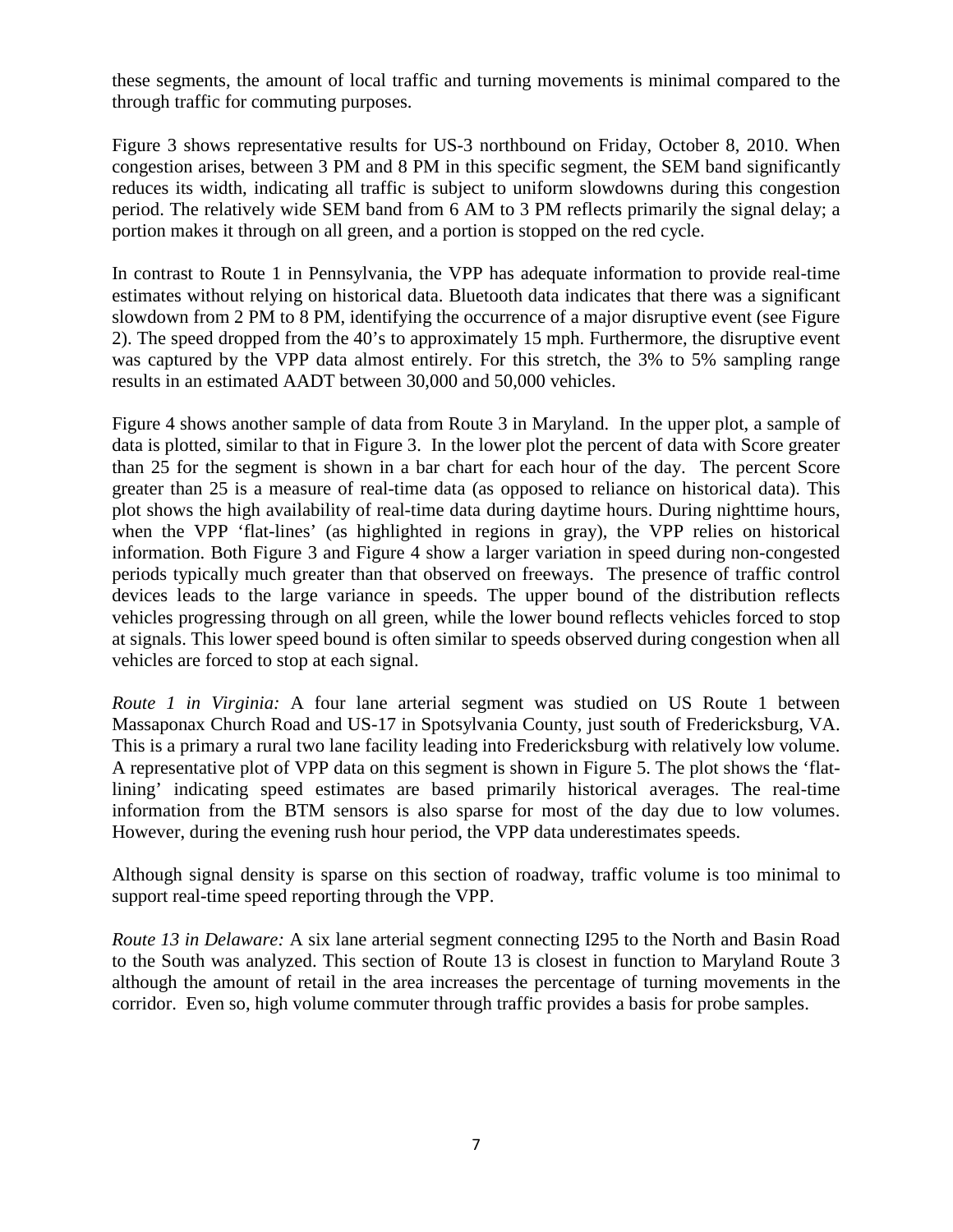

<span id="page-8-0"></span>*Figure 2.* Representative data results from Pennsylvania's US-1 SB from August 27, 2010



<span id="page-8-1"></span>*Figure 3.* Representative results for Maryland's US-3 NB on Friday, October 8<sup>th</sup>, 2010.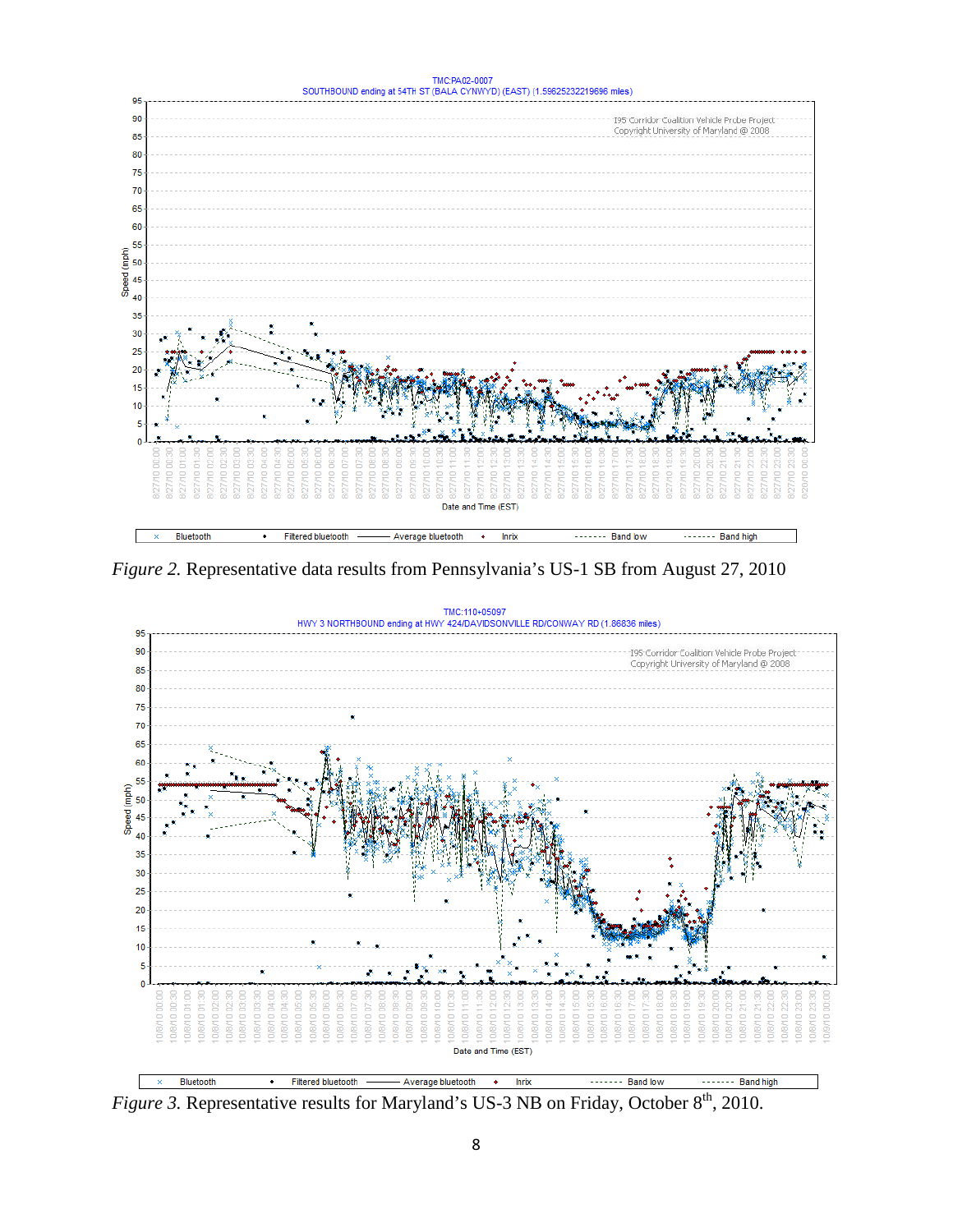

<span id="page-9-0"></span>*Figure 4.* VPP data performance based on data density and % Score > 25 for US-3 NB on Friday, October 15, 2010.

On certain days during the analysis period, such as November 7, 2010, the fraction of time for which real-time data was available during daytime hours was only 18%. The VPP indicates a free flow speed of 40 mph. The VPP data in Delaware was able to capture slowdowns in traffic speeds as shown in [Figure 6](#page-11-1) during the evening peak period. The VPP was not as accurate as it was on Maryland Route 3, but generally followed the congestion trends as shown in Figure 6. The methodology used to determine the mean BTM ground truth speed and to assess outliers on arterials was the same as that developed for freeways. At times the freeway methodology performed adequately, and at other times the freeway methodology was unable to distinguish outliers correctly. Examples of this are shown in Figure 6 when the VPP mean and SEM band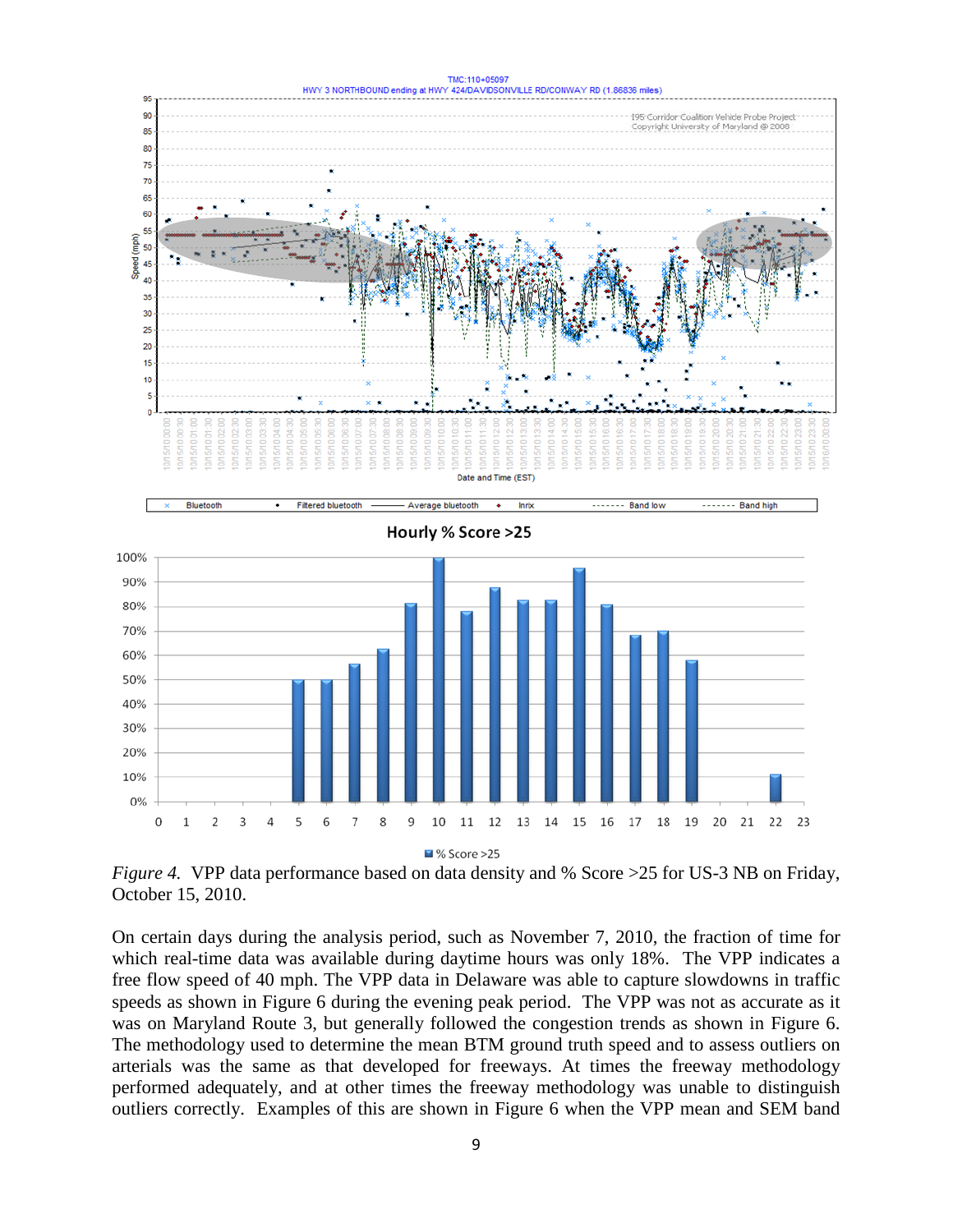incorrectly dip abruptly due to inclusion of data points that should have been flagged as outliers. The freeway methodology that provides the measures of average absolute speed error (AASE) and speed error bias (SEB) for freeways needs to be amended to better filter outliers, and adapt to the slower speeds exhibited on arterials.

# Key Results

The results of the four case studies indicate that the VPP effectiveness is primarily volume dependent, although other factors impact quality of data. VPP data were deemed effective on Route 3 in Maryland and Route 13 in Delaware. The VPP data generally followed the envelope of speeds, particularly during congested periods. Performance on Route 3 was the better than on Route 13. This can be attributed to higher traffic volumes and less turning movements at intersections. The volume on Route 3 (estimated between 30,000 and 50,000 AADT) was greater than any other arterial studied, and sufficient to support real-time monitoring during day time hours. Additionally, the intersection geometry of Route 3 (use of dedicated turning bays) limited turning movement conflicts, resulting in more consistent travel time observations. The implications for VPP data are that arterials with efficient geometric designs and minimal traffic control devices are more suited for probe data monitoring.

VPP data were deemed ineffective on Route 1 in PA and Route 1 in Virginia. In Virginia, traffic volume was simply insufficient for any real-time reporting. Traffic volume on Route 1 in PA approached that of Route 13 in Delaware, but the density of signals and resulting increased turning movements rendered the VPP ineffective for monitoring peak delay. Also the free-flow speed on Route 1 in PA was significantly less than any other route studied due again to the density of traffic signals.

Trip purposes, and therefore land-use pattern of surroundings areas, also impact the effectiveness VPP. Routes 1 and 13, in Maryland and Pennsylvania respectively, are primarily commuter route during weekdays in comparison to Route 1 in PA, which is primarily a distributer to residential areas.

Generally, VPP is effective only during daytime hours on any of the facilities studies. During nighttime hours, the VPP relies predominantly on historical data as evidenced in the flat-lining effect as well as percent of Score less than 25.

The patterns of normal traffic and congestion on arterials differ significantly from freeway, as evidenced by the BTM sensor data. During normal operations, arterial travel speed can have large variance, reflecting portions of traffic progressing on green versus the portion forced to stop. Many times this creates two distinct speed clusters in the data, referred to as a bi-modal statistical distribution. During congested periods, all traffic is forced to wait on the red cycle, slowing speeds, but also reducing variance in travel time. This suggests a possible method for detecting congestion on arterials. Low speed observations taken in conjunction with low variance may serve as indicators of congestion. This warrants further research.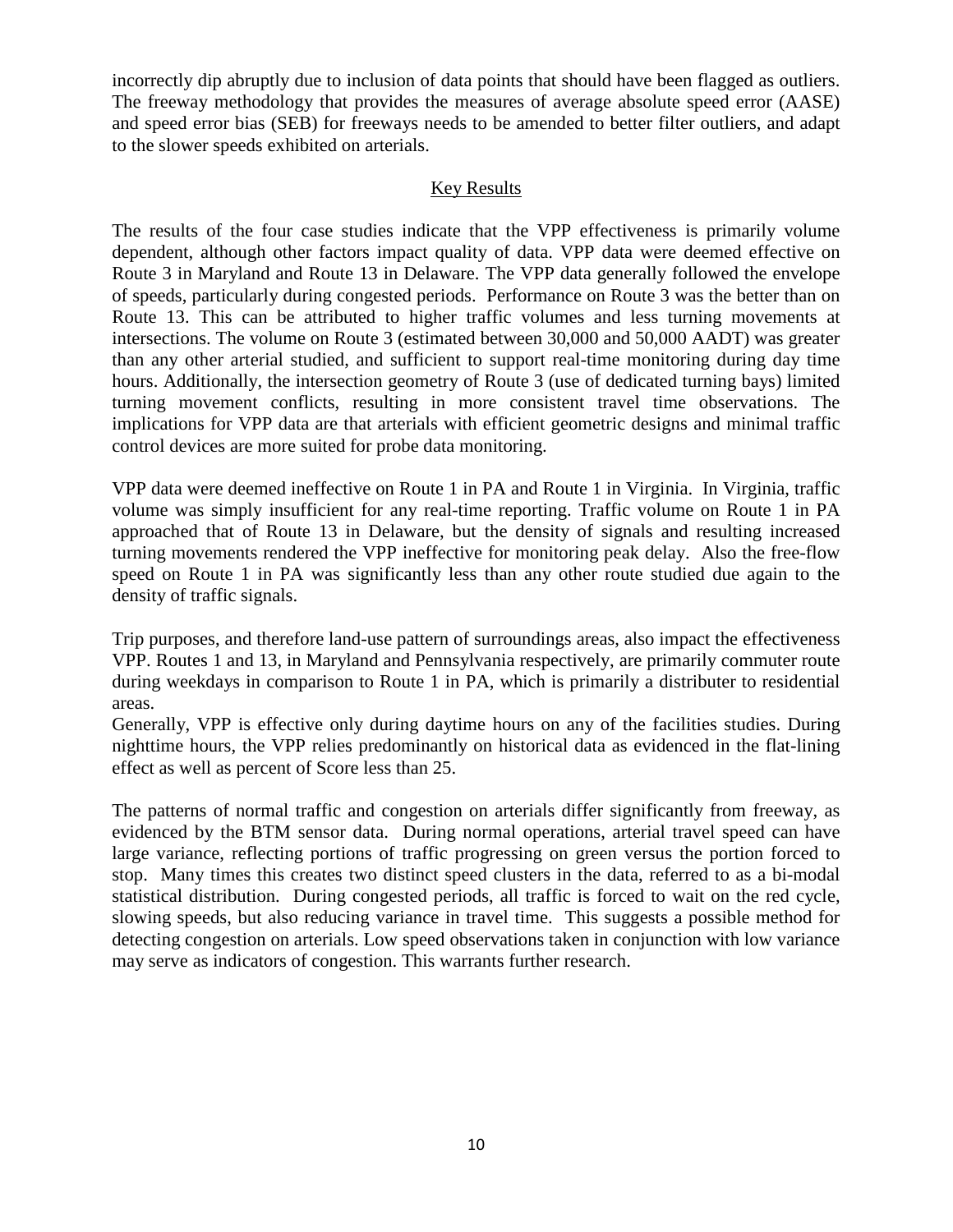

<span id="page-11-0"></span>*Figure 5*. Representative data results from US-1 NB from September 11, 2010.



<span id="page-11-1"></span>*Figure 6.* Representative data for Route 13 in Delaware for November 5, 2010